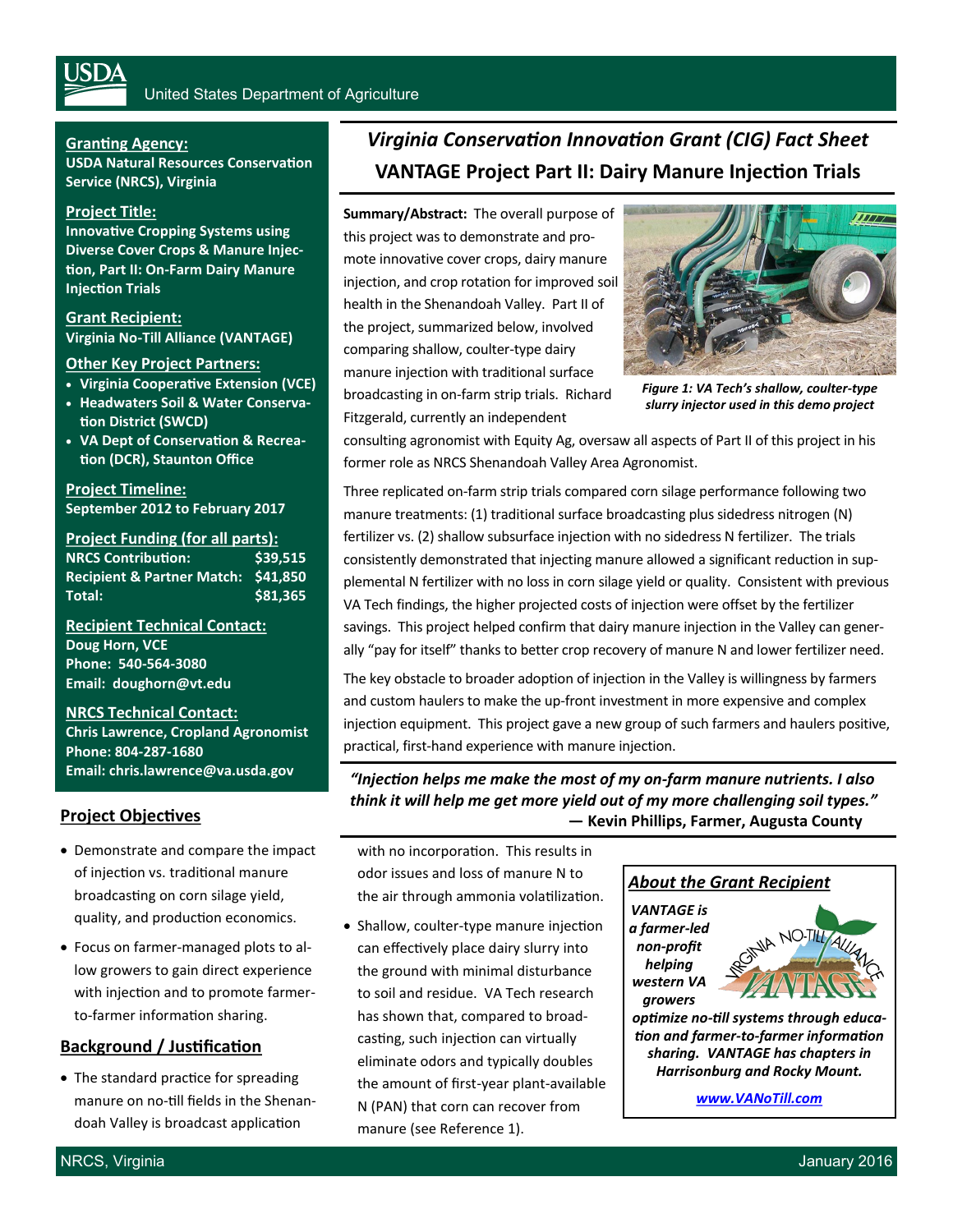- Injection offers other potential benefits, including less risk of soluble phosphorous (P) runoff in no-till systems.
- On-farm testing in VA, including multiple years of injecting across hundreds of acres by Rockingham farmer Anthony Beery, has shown that coulter injectors are effective under real-life conditions on rocky Valley soils.
- Despite its promise, slurry injection has not caught on in the Valley. A fundamental goal of this project was to continue building interest in injection by working with new cooperators and by focusing on higher manure rates and higher amounts of recovered N.

# **Projected Benefits vs. Costs of Injection - A Closer Look**

- Improved recovery of manure N through injection can significantly reduce the need for supplemental N fertilization of corn, thereby cutting fertilizer costs and potentially eliminating a sidedress fertilization pass.
- Eliminating sidedressing is very attractive to farmers with narrow-row corn highly vulnerable to traffic damage.
- Injectors are more expensive to buy and operate than broadcast spreaders.
- VA Tech analyzed the costs and benefits of injecting manure vs. broadcasting based on data collected by Anthony Beery. In that analysis with a

| Table 1. Average Manure Treatment Nutrient Application Rates (all values in Ib/acre)          |                                |                              |                                  |                              |                           |                                   |
|-----------------------------------------------------------------------------------------------|--------------------------------|------------------------------|----------------------------------|------------------------------|---------------------------|-----------------------------------|
| Treat-<br>ment                                                                                | <b>Material</b><br>applied     | <b>Application</b><br>method | <b>Total N</b><br><b>Applied</b> | <b>Total PAN</b><br>Applied* | Total $P_2O_5$<br>applied | Total K <sub>2</sub> O<br>applied |
| Broadcast<br>manure                                                                           | Dairy slurry<br>(9,000 gal/ac) | <b>Broadcast</b>             | 170                              | 63                           | 50                        | 185                               |
|                                                                                               | N fertilizer                   | Starter                      | 40                               | 40                           | 0                         | 0                                 |
|                                                                                               | N fertilizer                   | Sidedress                    | 70                               | 70                           | 0                         | 0                                 |
|                                                                                               | Total                          |                              | 280                              | 173                          | 50                        | 185                               |
| <i>Injected</i><br>manure                                                                     | Dairy slurry<br>(9,000 gal/ac) | <b>Injected</b>              | 170                              | 126                          | 50                        | 185                               |
|                                                                                               | N fertilizer                   | Starter                      | 40                               | 40                           | 0                         | 0                                 |
|                                                                                               | Total                          |                              | 210                              | 166                          | 50                        | 185                               |
| $\cdots$ $\cdots$<br>$\frac{1}{2}$ and $\frac{1}{2}$ and $\frac{1}{2}$ and $\frac{1}{2}$<br>. |                                |                              |                                  |                              |                           |                                   |

*\*PAN = predicted 1st -year plant-available N based on manure tests and VA nutrient management guidelines*

slurry rate of 6,000 gal/ac, the added cost of injection was roughly offset by the savings from applying less fertilizer (see Reference 1).

• The above economic analysis depends on a key assumption—that the corn crop grown with injected manure and less fertilizer will perform as well as or better than the corn crop with broadcast manure and more fertilizer. Testing and demonstrating this "equal corn performance" assumption on high-yielding Valley corn silage fields was a core objective of this project.

# **Methods / Plan of Action**

- Two cooperators conducted a total of three trials between 2012 and 2013.
- Each trial compared two corn fertilization strategies: (1) broadcast manure



*Figure 2. Application of manure treatments in alternating strips at Northpoint Farms.*

plus sidedress N vs. (2) injected manure with no sidedress N.

- A high slurry application rate of 9,000 gal/ac was selected in order to test the idea that injection could completely replace sidedress N fertilizer for corn.
- The goal was to apply similar amounts of predicted first-year PAN to each treatment. The target PAN rate was 170 lb/ac, the amount recommended in Virginia for a 23 ton/ac corn silage yield goal. See Table 1 for details.
- As Table 1 shows, a significant portion of the broadcast manure N was expected to volatilize after spreading. The 70 lb/ac sidedress following broadcasting was designed to replace this lost manure N and equalize PAN rates between the two treatments.
- Each treatment was replicated three times in each trial, resulting in a total of six strips per trial. Strips were sized to match the farmers' field equipment.
- Manure was injected using a demonstration tanker with Yetter coulter injectors provided by Dr. Rory Maguire of VA Tech (see Figure 1). All other field equipment was provided by cooperating farmers and manure haulers.

January 2016 Page 2 of 4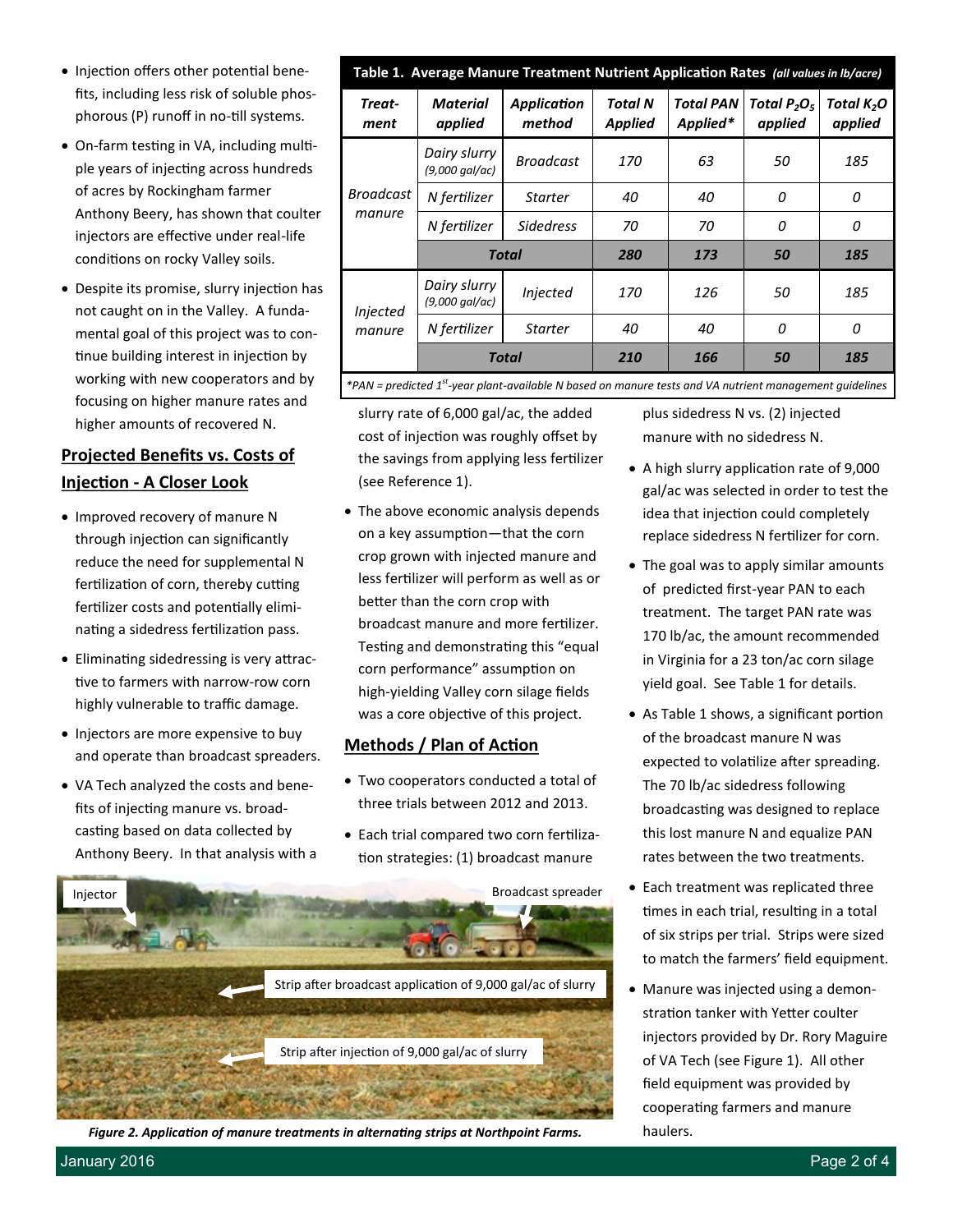- Soil samples were taken before and after manure application. The following two soil sampling protocols were compared in some of the injected strips: (a) standard soil sampling, in which cores were pulled randomly throughout the treated area and (b) targeted soil sampling, in which cores were pulled only from the injection zone in the treated area.
- Corn was harvested for silage. Yield for each strip was collected by weighing wagons or with a chopper-mounted yield monitor. Yields were adjusted to account for differences in silage moisture. Silage samples from each strip were sent for nutritional analysis.

### **Cooperator Profiles**

- Both cooperators are from Augusta County. Mr. Kyle Leonard owns and operates Colebelle Dairy, a 150-cow operation. Mr. Kevin Phillips owns and operates Northpoint Farms, Inc. with his three brothers. The Phillips family milks 900 cows at three facilities.
- Both cooperators grow high-yield, narrow-row silage corn and are eager to eliminate sidedress N applications.
- The two farmer collaborators contributed significant time and crop production resources to the project. Mr. Leonard's willingness to transport the VA Tech injection unit on the highway between sites was especially crucial.
- Other cooperators included two custom manure haulers. Mr. Lewis Horst of Shen Valley Customs injected at Northpoint. Mr. Linden Heatwole used his tanker to nurse (transfer manure to) the injector at Colebelle.

# **Results: Technical Findings**

• High corn silage yields were achieved in all trials. Overall, there were no mean-



ingful yield differences between manure treatments (see Figure 3).

- High corn silage quality was achieved in all trials. Overall, there were no meaningful quality differences between manure treatments (data not shown).
- The cost of slurry injection in this project was estimated at \$65/ac, compared to \$25/ac for broadcasting. Nursing the injector with a second tanker brought estimated injection costs to \$75/ac. In summary, the added cost of injection compared to broadcasting was estimated at \$40 to \$50/ac per acre for this project.
- The farmer cooperators estimated that the total savings associated with the injection treatment, including 70 lb/ac less N fertilizer, no sidedress pass, and associated reduction in damage to corn, totaled at least \$50 to \$60 per acre.
- The assumption of equal corn performance between treatments held true. Therefore, it is reasonable to simply compare added injection costs (\$40 to \$50 per acre) vs. injection savings (\$50 to \$60 per acre). The conclusion: higher injection costs were roughly offset by savings on sidedress N fertilizer.
- Corn following injection generally had a more uniform green appearance compared to corn following broadcasting, indicating more consistent N supply.
- 9,000 gal/ac was about the highest rate that could be applied with the shallow coulter injector without compromising soil coverage of the injection slot.
- When soil testing after injection, it is important to sample only the injection slots. A sample taken randomly across the field will likely under-represent the fertility provided by injection.
- Mr. Leonard has fields near houses that he does not manure to avoid odor complaints. He tried injecting 6,000 gal/ac of slurry across one such field and observed no odors or complaints.

### **Results: Outreach Activities**

- As a result of this project, a new group of Valley farmers and manure industry personnel have positive, practical, firsthand experience with slurry injection.
- Richard Fitzgerald explained the project and promoted injection at multiple events attended by a total of approximately 350 farmers, crop advisors, and conservation professionals. These